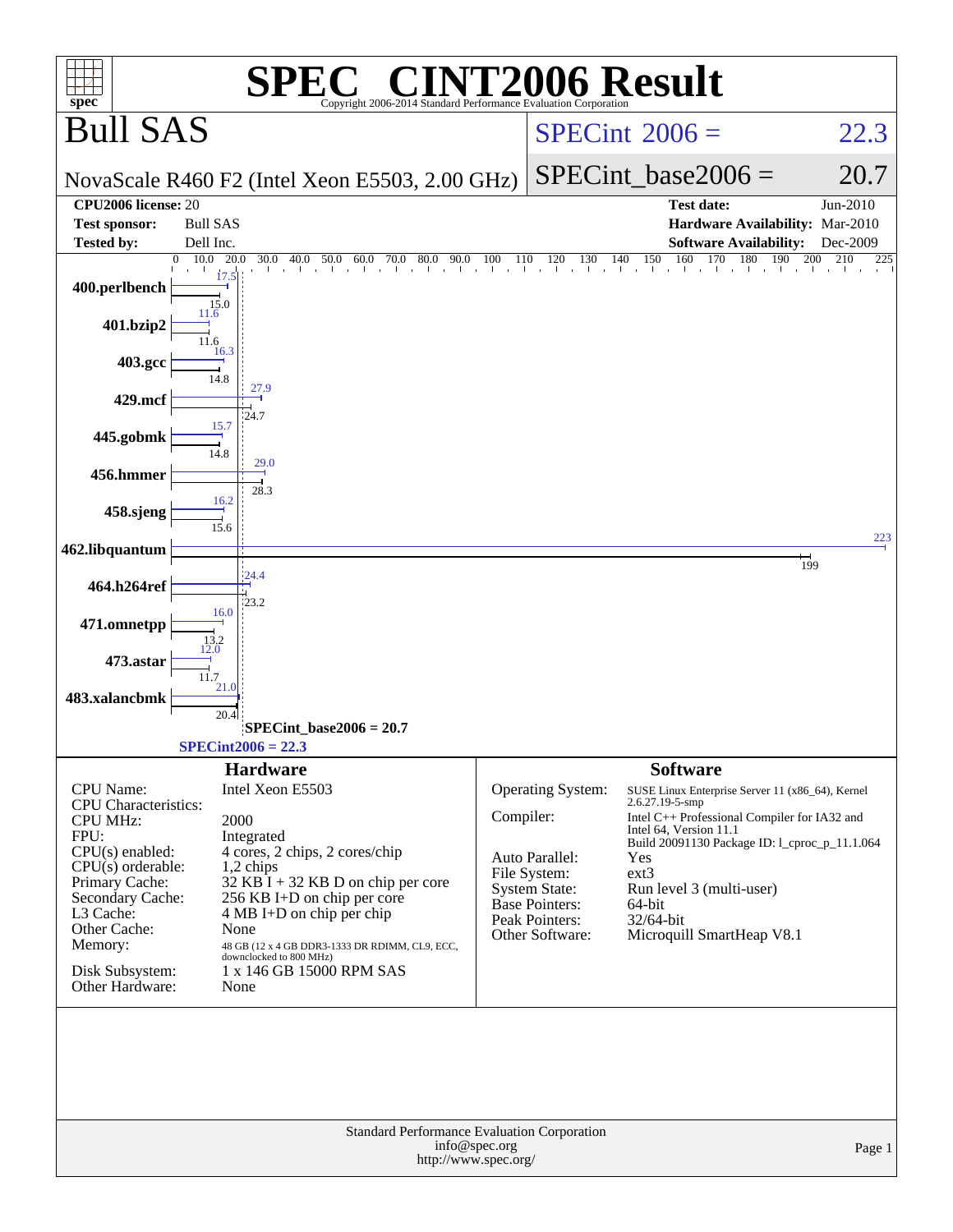

# **[SPEC CINT2006 Result](http://www.spec.org/auto/cpu2006/Docs/result-fields.html#SPECCINT2006Result)**

# Bull SAS

### $SPECint2006 = 22.3$  $SPECint2006 = 22.3$

NovaScale R460 F2 (Intel Xeon E5503, 2.00 GHz)

SPECint base2006 =  $20.7$ 

**[CPU2006 license:](http://www.spec.org/auto/cpu2006/Docs/result-fields.html#CPU2006license)** 20 **[Test date:](http://www.spec.org/auto/cpu2006/Docs/result-fields.html#Testdate)** Jun-2010

**[Test sponsor:](http://www.spec.org/auto/cpu2006/Docs/result-fields.html#Testsponsor)** Bull SAS **[Hardware Availability:](http://www.spec.org/auto/cpu2006/Docs/result-fields.html#HardwareAvailability)** Mar-2010 **[Tested by:](http://www.spec.org/auto/cpu2006/Docs/result-fields.html#Testedby)** Dell Inc. **[Software Availability:](http://www.spec.org/auto/cpu2006/Docs/result-fields.html#SoftwareAvailability)** Dec-2009

### **[Results Table](http://www.spec.org/auto/cpu2006/Docs/result-fields.html#ResultsTable)**

|                    |                |             | <b>Base</b>    |              |                |              |                |              | <b>Peak</b>    |              |                |              |
|--------------------|----------------|-------------|----------------|--------------|----------------|--------------|----------------|--------------|----------------|--------------|----------------|--------------|
| <b>Benchmark</b>   | <b>Seconds</b> | Ratio       | <b>Seconds</b> | <b>Ratio</b> | <b>Seconds</b> | <b>Ratio</b> | <b>Seconds</b> | <b>Ratio</b> | <b>Seconds</b> | <b>Ratio</b> | <b>Seconds</b> | <b>Ratio</b> |
| 400.perlbench      | 653            | 15.0        | 652            | 15.0         | 656            | 14.9         | 559            | 17.5         | 563            | 17.3         | 557            | 17.5         |
| 401.bzip2          | 833            | <u>11.6</u> | 834            | 11.6         | 831            | 11.6         | 833            | <b>11.6</b>  | 831            | 11.6         | 834            | 11.6         |
| $403.\mathrm{gcc}$ | 542            | 14.9        | 543            | 14.8         | 544            | 14.8         | 493            | 16.3         | 493            | 16.3         | 493            | 16.3         |
| $429$ .mcf         | 369            | 24.7        | 369            | 24.7         | 368            | 24.8         | 327            | 27.9         | 326            | 28.0         | 327            | 27.9         |
| $445$ .gobmk       | 709            | 14.8        | 704            | 14.9         | 711            | 14.8         | 671            | 15.6         | 668            | 15.7         | 668            | 15.7         |
| $456.$ hmmer       | 329            | 28.3        | 330            | 28.3         | 332            | 28.1         | 322            | 29.0         | 321            | 29.0         | 322            | 29.0         |
| $458$ .sjeng       | 775            | 15.6        | 774            | 15.6         | 774            | 15.6         | 748            | 16.2         | 748            | 16.2         | 748            | 16.2         |
| 462.libquantum     | 104            | 199         | 106            | 196          | 104            | 199          | 93.0           | 223          | 93.0           | 223          | 93.0           | 223          |
| 464.h264ref        | 952            | 23.2        | 950            | 23.3         | 953            | 23.2         | 908            | 24.4         | 908            | 24.4         | 909            | 24.3         |
| 471.omnetpp        | 473            | <u>13.2</u> | 471            | 13.3         | 474            | 13.2         | <u>390</u>     | <b>16.0</b>  | 390            | 16.0         | 389            | 16.1         |
| $ 473$ . astar     | 604            | 11.6        | 603            | 11.7         | 603            | 11.7         | 583            | 12.0         | 583            | <u>12.0</u>  | 583            | 12.0         |
| 483.xalancbmk      | 342            | 20.2        | 337            | 20.4         | 333            | 20.7         | 328            | 21.0         | 329            | 21.0         | 329            | 21.0         |

Results appear in the [order in which they were run.](http://www.spec.org/auto/cpu2006/Docs/result-fields.html#RunOrder) Bold underlined text [indicates a median measurement.](http://www.spec.org/auto/cpu2006/Docs/result-fields.html#Median)

### **[Operating System Notes](http://www.spec.org/auto/cpu2006/Docs/result-fields.html#OperatingSystemNotes)**

'ulimit -s unlimited' was used to set the stacksize to unlimited prior to run

### **[Platform Notes](http://www.spec.org/auto/cpu2006/Docs/result-fields.html#PlatformNotes)**

 BIOS Settings: Power Management = Maximum Performance (Default = Active Power Controller)

### **[General Notes](http://www.spec.org/auto/cpu2006/Docs/result-fields.html#GeneralNotes)**

 Binaries were compiled on SLES 10 with Binutils 2.18.50.0.7.20080502 OMP\_NUM\_THREADS set to number of cores KMP\_AFFINITY set to granularity=fine,scatter The Dell PowerEdge R710 and the Bull NovaScale R460 F2 models are electronically equivalent. The results have been measured on a Dell PowerEdge R710 model.

## **[Base Compiler Invocation](http://www.spec.org/auto/cpu2006/Docs/result-fields.html#BaseCompilerInvocation)**

[C benchmarks](http://www.spec.org/auto/cpu2006/Docs/result-fields.html#Cbenchmarks): [icc -m64](http://www.spec.org/cpu2006/results/res2010q3/cpu2006-20100706-12252.flags.html#user_CCbase_intel_icc_64bit_f346026e86af2a669e726fe758c88044)

[C++ benchmarks:](http://www.spec.org/auto/cpu2006/Docs/result-fields.html#CXXbenchmarks) [icpc -m64](http://www.spec.org/cpu2006/results/res2010q3/cpu2006-20100706-12252.flags.html#user_CXXbase_intel_icpc_64bit_fc66a5337ce925472a5c54ad6a0de310)

> Standard Performance Evaluation Corporation [info@spec.org](mailto:info@spec.org) <http://www.spec.org/>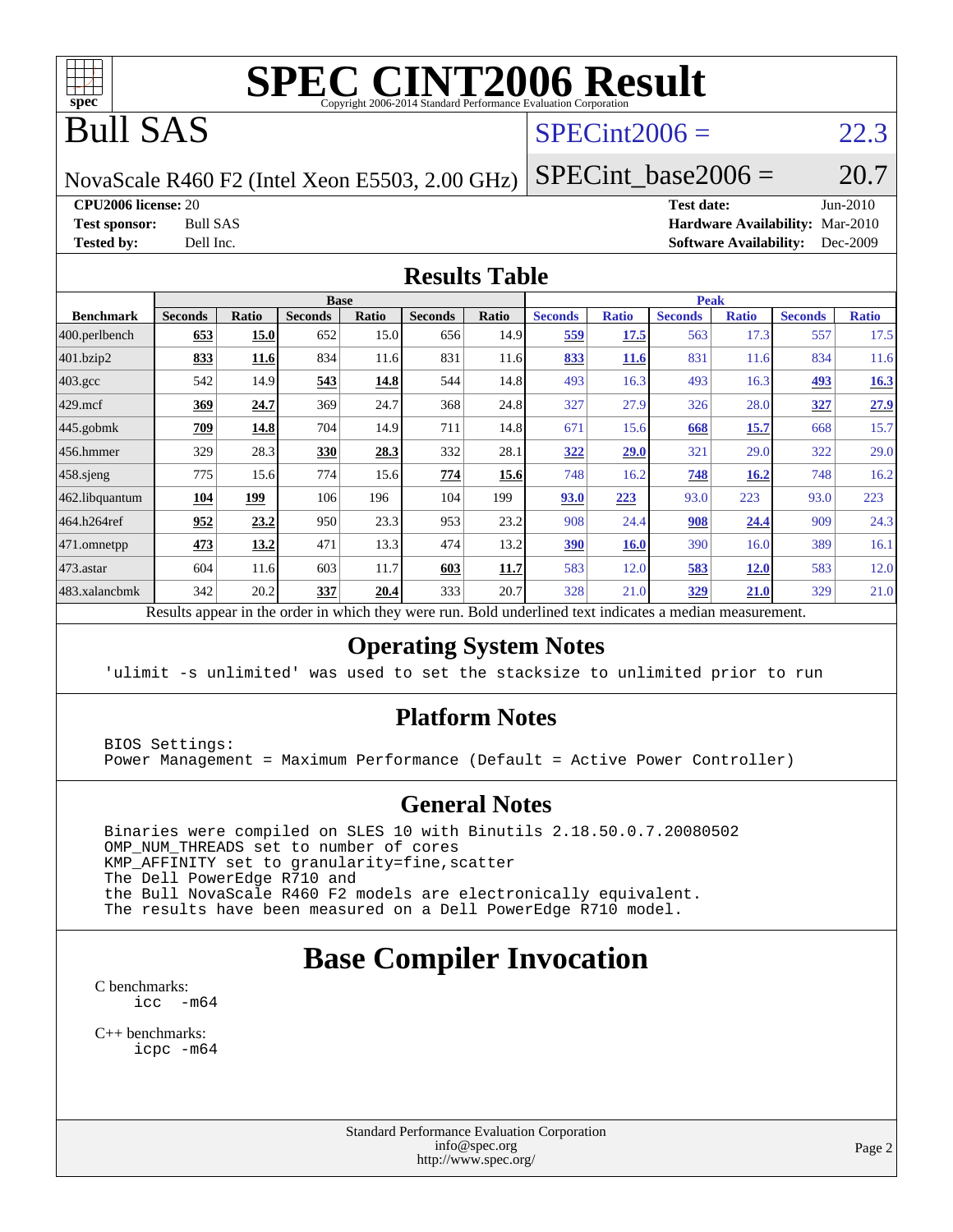

# **[SPEC CINT2006 Result](http://www.spec.org/auto/cpu2006/Docs/result-fields.html#SPECCINT2006Result)**

Bull SAS

 $SPECint2006 = 22.3$  $SPECint2006 = 22.3$ 

NovaScale R460 F2 (Intel Xeon E5503, 2.00 GHz)

SPECint base2006 =  $20.7$ 

**[CPU2006 license:](http://www.spec.org/auto/cpu2006/Docs/result-fields.html#CPU2006license)** 20 **[Test date:](http://www.spec.org/auto/cpu2006/Docs/result-fields.html#Testdate)** Jun-2010 **[Test sponsor:](http://www.spec.org/auto/cpu2006/Docs/result-fields.html#Testsponsor)** Bull SAS **[Hardware Availability:](http://www.spec.org/auto/cpu2006/Docs/result-fields.html#HardwareAvailability)** Mar-2010 **[Tested by:](http://www.spec.org/auto/cpu2006/Docs/result-fields.html#Testedby)** Dell Inc. **[Software Availability:](http://www.spec.org/auto/cpu2006/Docs/result-fields.html#SoftwareAvailability)** Dec-2009

### **[Base Portability Flags](http://www.spec.org/auto/cpu2006/Docs/result-fields.html#BasePortabilityFlags)**

 400.perlbench: [-DSPEC\\_CPU\\_LP64](http://www.spec.org/cpu2006/results/res2010q3/cpu2006-20100706-12252.flags.html#b400.perlbench_basePORTABILITY_DSPEC_CPU_LP64) [-DSPEC\\_CPU\\_LINUX\\_X64](http://www.spec.org/cpu2006/results/res2010q3/cpu2006-20100706-12252.flags.html#b400.perlbench_baseCPORTABILITY_DSPEC_CPU_LINUX_X64) 401.bzip2: [-DSPEC\\_CPU\\_LP64](http://www.spec.org/cpu2006/results/res2010q3/cpu2006-20100706-12252.flags.html#suite_basePORTABILITY401_bzip2_DSPEC_CPU_LP64) 403.gcc: [-DSPEC\\_CPU\\_LP64](http://www.spec.org/cpu2006/results/res2010q3/cpu2006-20100706-12252.flags.html#suite_basePORTABILITY403_gcc_DSPEC_CPU_LP64) 429.mcf: [-DSPEC\\_CPU\\_LP64](http://www.spec.org/cpu2006/results/res2010q3/cpu2006-20100706-12252.flags.html#suite_basePORTABILITY429_mcf_DSPEC_CPU_LP64) 445.gobmk: [-DSPEC\\_CPU\\_LP64](http://www.spec.org/cpu2006/results/res2010q3/cpu2006-20100706-12252.flags.html#suite_basePORTABILITY445_gobmk_DSPEC_CPU_LP64) 456.hmmer: [-DSPEC\\_CPU\\_LP64](http://www.spec.org/cpu2006/results/res2010q3/cpu2006-20100706-12252.flags.html#suite_basePORTABILITY456_hmmer_DSPEC_CPU_LP64) 458.sjeng: [-DSPEC\\_CPU\\_LP64](http://www.spec.org/cpu2006/results/res2010q3/cpu2006-20100706-12252.flags.html#suite_basePORTABILITY458_sjeng_DSPEC_CPU_LP64) 462.libquantum: [-DSPEC\\_CPU\\_LP64](http://www.spec.org/cpu2006/results/res2010q3/cpu2006-20100706-12252.flags.html#suite_basePORTABILITY462_libquantum_DSPEC_CPU_LP64) [-DSPEC\\_CPU\\_LINUX](http://www.spec.org/cpu2006/results/res2010q3/cpu2006-20100706-12252.flags.html#b462.libquantum_baseCPORTABILITY_DSPEC_CPU_LINUX) 464.h264ref: [-DSPEC\\_CPU\\_LP64](http://www.spec.org/cpu2006/results/res2010q3/cpu2006-20100706-12252.flags.html#suite_basePORTABILITY464_h264ref_DSPEC_CPU_LP64) 471.omnetpp: [-DSPEC\\_CPU\\_LP64](http://www.spec.org/cpu2006/results/res2010q3/cpu2006-20100706-12252.flags.html#suite_basePORTABILITY471_omnetpp_DSPEC_CPU_LP64) 473.astar: [-DSPEC\\_CPU\\_LP64](http://www.spec.org/cpu2006/results/res2010q3/cpu2006-20100706-12252.flags.html#suite_basePORTABILITY473_astar_DSPEC_CPU_LP64) 483.xalancbmk: [-DSPEC\\_CPU\\_LP64](http://www.spec.org/cpu2006/results/res2010q3/cpu2006-20100706-12252.flags.html#suite_basePORTABILITY483_xalancbmk_DSPEC_CPU_LP64) [-DSPEC\\_CPU\\_LINUX](http://www.spec.org/cpu2006/results/res2010q3/cpu2006-20100706-12252.flags.html#b483.xalancbmk_baseCXXPORTABILITY_DSPEC_CPU_LINUX)

### **[Base Optimization Flags](http://www.spec.org/auto/cpu2006/Docs/result-fields.html#BaseOptimizationFlags)**

[C benchmarks](http://www.spec.org/auto/cpu2006/Docs/result-fields.html#Cbenchmarks):

[-xSSE4.2](http://www.spec.org/cpu2006/results/res2010q3/cpu2006-20100706-12252.flags.html#user_CCbase_f-xSSE42_f91528193cf0b216347adb8b939d4107) [-ipo](http://www.spec.org/cpu2006/results/res2010q3/cpu2006-20100706-12252.flags.html#user_CCbase_f-ipo) [-O3](http://www.spec.org/cpu2006/results/res2010q3/cpu2006-20100706-12252.flags.html#user_CCbase_f-O3) [-no-prec-div](http://www.spec.org/cpu2006/results/res2010q3/cpu2006-20100706-12252.flags.html#user_CCbase_f-no-prec-div) [-static](http://www.spec.org/cpu2006/results/res2010q3/cpu2006-20100706-12252.flags.html#user_CCbase_f-static) [-parallel](http://www.spec.org/cpu2006/results/res2010q3/cpu2006-20100706-12252.flags.html#user_CCbase_f-parallel) [-opt-prefetch](http://www.spec.org/cpu2006/results/res2010q3/cpu2006-20100706-12252.flags.html#user_CCbase_f-opt-prefetch)

[C++ benchmarks:](http://www.spec.org/auto/cpu2006/Docs/result-fields.html#CXXbenchmarks)

[-xSSE4.2](http://www.spec.org/cpu2006/results/res2010q3/cpu2006-20100706-12252.flags.html#user_CXXbase_f-xSSE42_f91528193cf0b216347adb8b939d4107) [-ipo](http://www.spec.org/cpu2006/results/res2010q3/cpu2006-20100706-12252.flags.html#user_CXXbase_f-ipo) [-O3](http://www.spec.org/cpu2006/results/res2010q3/cpu2006-20100706-12252.flags.html#user_CXXbase_f-O3) [-no-prec-div](http://www.spec.org/cpu2006/results/res2010q3/cpu2006-20100706-12252.flags.html#user_CXXbase_f-no-prec-div) [-opt-prefetch](http://www.spec.org/cpu2006/results/res2010q3/cpu2006-20100706-12252.flags.html#user_CXXbase_f-opt-prefetch) [-Wl,-z,muldefs](http://www.spec.org/cpu2006/results/res2010q3/cpu2006-20100706-12252.flags.html#user_CXXbase_link_force_multiple1_74079c344b956b9658436fd1b6dd3a8a) [-L/home/cmplr/usr3/alrahate/cpu2006.1.1.ic11.1/libic11.1-64bit -lsmartheap64](http://www.spec.org/cpu2006/results/res2010q3/cpu2006-20100706-12252.flags.html#user_CXXbase_SmartHeap64_e2306cda84805d1ab360117a79ff779c)

### **[Base Other Flags](http://www.spec.org/auto/cpu2006/Docs/result-fields.html#BaseOtherFlags)**

[C benchmarks](http://www.spec.org/auto/cpu2006/Docs/result-fields.html#Cbenchmarks):

403.gcc: [-Dalloca=\\_alloca](http://www.spec.org/cpu2006/results/res2010q3/cpu2006-20100706-12252.flags.html#b403.gcc_baseEXTRA_CFLAGS_Dalloca_be3056838c12de2578596ca5467af7f3)

## **[Peak Compiler Invocation](http://www.spec.org/auto/cpu2006/Docs/result-fields.html#PeakCompilerInvocation)**

[C benchmarks \(except as noted below\)](http://www.spec.org/auto/cpu2006/Docs/result-fields.html#Cbenchmarksexceptasnotedbelow):

[icc -m64](http://www.spec.org/cpu2006/results/res2010q3/cpu2006-20100706-12252.flags.html#user_CCpeak_intel_icc_64bit_f346026e86af2a669e726fe758c88044)

400.perlbench: [icc -m32](http://www.spec.org/cpu2006/results/res2010q3/cpu2006-20100706-12252.flags.html#user_peakCCLD400_perlbench_intel_icc_32bit_a6a621f8d50482236b970c6ac5f55f93)

429.mcf: [icc -m32](http://www.spec.org/cpu2006/results/res2010q3/cpu2006-20100706-12252.flags.html#user_peakCCLD429_mcf_intel_icc_32bit_a6a621f8d50482236b970c6ac5f55f93)

445.gobmk: [icc -m32](http://www.spec.org/cpu2006/results/res2010q3/cpu2006-20100706-12252.flags.html#user_peakCCLD445_gobmk_intel_icc_32bit_a6a621f8d50482236b970c6ac5f55f93)

464.h264ref: [icc -m32](http://www.spec.org/cpu2006/results/res2010q3/cpu2006-20100706-12252.flags.html#user_peakCCLD464_h264ref_intel_icc_32bit_a6a621f8d50482236b970c6ac5f55f93)

[C++ benchmarks \(except as noted below\):](http://www.spec.org/auto/cpu2006/Docs/result-fields.html#CXXbenchmarksexceptasnotedbelow) [icpc -m32](http://www.spec.org/cpu2006/results/res2010q3/cpu2006-20100706-12252.flags.html#user_CXXpeak_intel_icpc_32bit_4e5a5ef1a53fd332b3c49e69c3330699)

Continued on next page

Standard Performance Evaluation Corporation [info@spec.org](mailto:info@spec.org) <http://www.spec.org/>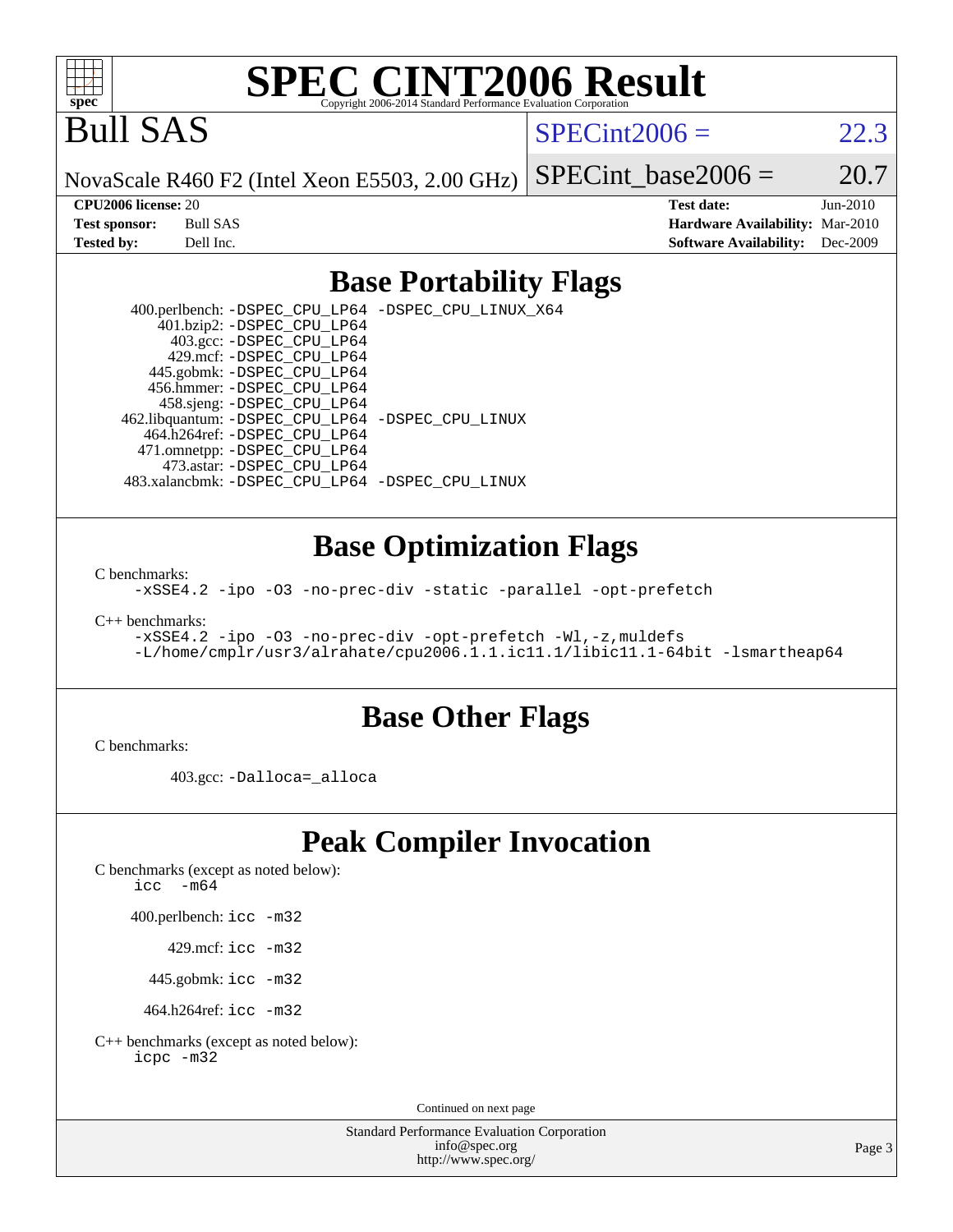

# **[SPEC CINT2006 Result](http://www.spec.org/auto/cpu2006/Docs/result-fields.html#SPECCINT2006Result)**

Bull SAS

 $SPECint2006 = 22.3$  $SPECint2006 = 22.3$ 

NovaScale R460 F2 (Intel Xeon E5503, 2.00 GHz)

SPECint base2006 =  $20.7$ 

**[CPU2006 license:](http://www.spec.org/auto/cpu2006/Docs/result-fields.html#CPU2006license)** 20 **[Test date:](http://www.spec.org/auto/cpu2006/Docs/result-fields.html#Testdate)** Jun-2010 **[Test sponsor:](http://www.spec.org/auto/cpu2006/Docs/result-fields.html#Testsponsor)** Bull SAS **[Hardware Availability:](http://www.spec.org/auto/cpu2006/Docs/result-fields.html#HardwareAvailability)** Mar-2010 **[Tested by:](http://www.spec.org/auto/cpu2006/Docs/result-fields.html#Testedby)** Dell Inc. **[Software Availability:](http://www.spec.org/auto/cpu2006/Docs/result-fields.html#SoftwareAvailability)** Dec-2009

# **[Peak Compiler Invocation \(Continued\)](http://www.spec.org/auto/cpu2006/Docs/result-fields.html#PeakCompilerInvocation)**

473.astar: [icpc -m64](http://www.spec.org/cpu2006/results/res2010q3/cpu2006-20100706-12252.flags.html#user_peakCXXLD473_astar_intel_icpc_64bit_fc66a5337ce925472a5c54ad6a0de310)

### **[Peak Portability Flags](http://www.spec.org/auto/cpu2006/Docs/result-fields.html#PeakPortabilityFlags)**

400.perlbench: [-DSPEC\\_CPU\\_LINUX\\_IA32](http://www.spec.org/cpu2006/results/res2010q3/cpu2006-20100706-12252.flags.html#b400.perlbench_peakCPORTABILITY_DSPEC_CPU_LINUX_IA32)

 401.bzip2: [-DSPEC\\_CPU\\_LP64](http://www.spec.org/cpu2006/results/res2010q3/cpu2006-20100706-12252.flags.html#suite_peakPORTABILITY401_bzip2_DSPEC_CPU_LP64) 403.gcc: [-DSPEC\\_CPU\\_LP64](http://www.spec.org/cpu2006/results/res2010q3/cpu2006-20100706-12252.flags.html#suite_peakPORTABILITY403_gcc_DSPEC_CPU_LP64) 456.hmmer: [-DSPEC\\_CPU\\_LP64](http://www.spec.org/cpu2006/results/res2010q3/cpu2006-20100706-12252.flags.html#suite_peakPORTABILITY456_hmmer_DSPEC_CPU_LP64) 458.sjeng: [-DSPEC\\_CPU\\_LP64](http://www.spec.org/cpu2006/results/res2010q3/cpu2006-20100706-12252.flags.html#suite_peakPORTABILITY458_sjeng_DSPEC_CPU_LP64) 462.libquantum: [-DSPEC\\_CPU\\_LP64](http://www.spec.org/cpu2006/results/res2010q3/cpu2006-20100706-12252.flags.html#suite_peakPORTABILITY462_libquantum_DSPEC_CPU_LP64) [-DSPEC\\_CPU\\_LINUX](http://www.spec.org/cpu2006/results/res2010q3/cpu2006-20100706-12252.flags.html#b462.libquantum_peakCPORTABILITY_DSPEC_CPU_LINUX) 473.astar: [-DSPEC\\_CPU\\_LP64](http://www.spec.org/cpu2006/results/res2010q3/cpu2006-20100706-12252.flags.html#suite_peakPORTABILITY473_astar_DSPEC_CPU_LP64) 483.xalancbmk: [-DSPEC\\_CPU\\_LINUX](http://www.spec.org/cpu2006/results/res2010q3/cpu2006-20100706-12252.flags.html#b483.xalancbmk_peakCXXPORTABILITY_DSPEC_CPU_LINUX)

## **[Peak Optimization Flags](http://www.spec.org/auto/cpu2006/Docs/result-fields.html#PeakOptimizationFlags)**

[C benchmarks](http://www.spec.org/auto/cpu2006/Docs/result-fields.html#Cbenchmarks):

 400.perlbench: [-xSSE4.2](http://www.spec.org/cpu2006/results/res2010q3/cpu2006-20100706-12252.flags.html#user_peakPASS2_CFLAGSPASS2_LDCFLAGS400_perlbench_f-xSSE42_f91528193cf0b216347adb8b939d4107)(pass 2) [-prof-gen](http://www.spec.org/cpu2006/results/res2010q3/cpu2006-20100706-12252.flags.html#user_peakPASS1_CFLAGSPASS1_LDCFLAGS400_perlbench_prof_gen_e43856698f6ca7b7e442dfd80e94a8fc)(pass 1) [-ipo](http://www.spec.org/cpu2006/results/res2010q3/cpu2006-20100706-12252.flags.html#user_peakPASS2_CFLAGSPASS2_LDCFLAGS400_perlbench_f-ipo)(pass 2) [-O3](http://www.spec.org/cpu2006/results/res2010q3/cpu2006-20100706-12252.flags.html#user_peakPASS2_CFLAGSPASS2_LDCFLAGS400_perlbench_f-O3)(pass 2) [-no-prec-div](http://www.spec.org/cpu2006/results/res2010q3/cpu2006-20100706-12252.flags.html#user_peakPASS2_CFLAGSPASS2_LDCFLAGS400_perlbench_f-no-prec-div)(pass 2) [-static](http://www.spec.org/cpu2006/results/res2010q3/cpu2006-20100706-12252.flags.html#user_peakPASS2_CFLAGSPASS2_LDCFLAGS400_perlbench_f-static)(pass 2) [-prof-use](http://www.spec.org/cpu2006/results/res2010q3/cpu2006-20100706-12252.flags.html#user_peakPASS2_CFLAGSPASS2_LDCFLAGS400_perlbench_prof_use_bccf7792157ff70d64e32fe3e1250b55)(pass 2) [-ansi-alias](http://www.spec.org/cpu2006/results/res2010q3/cpu2006-20100706-12252.flags.html#user_peakCOPTIMIZE400_perlbench_f-ansi-alias) [-opt-prefetch](http://www.spec.org/cpu2006/results/res2010q3/cpu2006-20100706-12252.flags.html#user_peakCOPTIMIZE400_perlbench_f-opt-prefetch) 401.bzip2: [-xSSE4.2](http://www.spec.org/cpu2006/results/res2010q3/cpu2006-20100706-12252.flags.html#user_peakPASS2_CFLAGSPASS2_LDCFLAGS401_bzip2_f-xSSE42_f91528193cf0b216347adb8b939d4107)(pass 2) [-prof-gen](http://www.spec.org/cpu2006/results/res2010q3/cpu2006-20100706-12252.flags.html#user_peakPASS1_CFLAGSPASS1_LDCFLAGS401_bzip2_prof_gen_e43856698f6ca7b7e442dfd80e94a8fc)(pass 1) [-ipo](http://www.spec.org/cpu2006/results/res2010q3/cpu2006-20100706-12252.flags.html#user_peakPASS2_CFLAGSPASS2_LDCFLAGS401_bzip2_f-ipo)(pass 2) [-O3](http://www.spec.org/cpu2006/results/res2010q3/cpu2006-20100706-12252.flags.html#user_peakPASS2_CFLAGSPASS2_LDCFLAGS401_bzip2_f-O3)(pass 2) [-no-prec-div](http://www.spec.org/cpu2006/results/res2010q3/cpu2006-20100706-12252.flags.html#user_peakCOPTIMIZEPASS2_CFLAGSPASS2_LDCFLAGS401_bzip2_f-no-prec-div) [-static](http://www.spec.org/cpu2006/results/res2010q3/cpu2006-20100706-12252.flags.html#user_peakPASS2_CFLAGSPASS2_LDCFLAGS401_bzip2_f-static)(pass 2) [-prof-use](http://www.spec.org/cpu2006/results/res2010q3/cpu2006-20100706-12252.flags.html#user_peakPASS2_CFLAGSPASS2_LDCFLAGS401_bzip2_prof_use_bccf7792157ff70d64e32fe3e1250b55)(pass 2) [-auto-ilp32](http://www.spec.org/cpu2006/results/res2010q3/cpu2006-20100706-12252.flags.html#user_peakCOPTIMIZE401_bzip2_f-auto-ilp32) [-opt-prefetch](http://www.spec.org/cpu2006/results/res2010q3/cpu2006-20100706-12252.flags.html#user_peakCOPTIMIZE401_bzip2_f-opt-prefetch) [-ansi-alias](http://www.spec.org/cpu2006/results/res2010q3/cpu2006-20100706-12252.flags.html#user_peakCOPTIMIZE401_bzip2_f-ansi-alias) 403.gcc: [-xSSE4.2](http://www.spec.org/cpu2006/results/res2010q3/cpu2006-20100706-12252.flags.html#user_peakCOPTIMIZE403_gcc_f-xSSE42_f91528193cf0b216347adb8b939d4107) [-ipo](http://www.spec.org/cpu2006/results/res2010q3/cpu2006-20100706-12252.flags.html#user_peakCOPTIMIZE403_gcc_f-ipo) [-O3](http://www.spec.org/cpu2006/results/res2010q3/cpu2006-20100706-12252.flags.html#user_peakCOPTIMIZE403_gcc_f-O3) [-no-prec-div](http://www.spec.org/cpu2006/results/res2010q3/cpu2006-20100706-12252.flags.html#user_peakCOPTIMIZE403_gcc_f-no-prec-div) [-static](http://www.spec.org/cpu2006/results/res2010q3/cpu2006-20100706-12252.flags.html#user_peakCOPTIMIZE403_gcc_f-static) [-inline-calloc](http://www.spec.org/cpu2006/results/res2010q3/cpu2006-20100706-12252.flags.html#user_peakCOPTIMIZE403_gcc_f-inline-calloc) [-opt-malloc-options=3](http://www.spec.org/cpu2006/results/res2010q3/cpu2006-20100706-12252.flags.html#user_peakCOPTIMIZE403_gcc_f-opt-malloc-options_13ab9b803cf986b4ee62f0a5998c2238) [-auto-ilp32](http://www.spec.org/cpu2006/results/res2010q3/cpu2006-20100706-12252.flags.html#user_peakCOPTIMIZE403_gcc_f-auto-ilp32) 429.mcf: [-xSSE4.2](http://www.spec.org/cpu2006/results/res2010q3/cpu2006-20100706-12252.flags.html#user_peakCOPTIMIZE429_mcf_f-xSSE42_f91528193cf0b216347adb8b939d4107) [-ipo](http://www.spec.org/cpu2006/results/res2010q3/cpu2006-20100706-12252.flags.html#user_peakCOPTIMIZE429_mcf_f-ipo) [-O3](http://www.spec.org/cpu2006/results/res2010q3/cpu2006-20100706-12252.flags.html#user_peakCOPTIMIZE429_mcf_f-O3) [-no-prec-div](http://www.spec.org/cpu2006/results/res2010q3/cpu2006-20100706-12252.flags.html#user_peakCOPTIMIZE429_mcf_f-no-prec-div) [-static](http://www.spec.org/cpu2006/results/res2010q3/cpu2006-20100706-12252.flags.html#user_peakCOPTIMIZE429_mcf_f-static) [-opt-prefetch](http://www.spec.org/cpu2006/results/res2010q3/cpu2006-20100706-12252.flags.html#user_peakCOPTIMIZE429_mcf_f-opt-prefetch) 445.gobmk: [-xSSE4.2](http://www.spec.org/cpu2006/results/res2010q3/cpu2006-20100706-12252.flags.html#user_peakPASS2_CFLAGSPASS2_LDCFLAGS445_gobmk_f-xSSE42_f91528193cf0b216347adb8b939d4107)(pass 2) [-prof-gen](http://www.spec.org/cpu2006/results/res2010q3/cpu2006-20100706-12252.flags.html#user_peakPASS1_CFLAGSPASS1_LDCFLAGS445_gobmk_prof_gen_e43856698f6ca7b7e442dfd80e94a8fc)(pass 1) [-prof-use](http://www.spec.org/cpu2006/results/res2010q3/cpu2006-20100706-12252.flags.html#user_peakPASS2_CFLAGSPASS2_LDCFLAGS445_gobmk_prof_use_bccf7792157ff70d64e32fe3e1250b55)(pass 2) [-O2](http://www.spec.org/cpu2006/results/res2010q3/cpu2006-20100706-12252.flags.html#user_peakCOPTIMIZE445_gobmk_f-O2) [-ipo](http://www.spec.org/cpu2006/results/res2010q3/cpu2006-20100706-12252.flags.html#user_peakCOPTIMIZE445_gobmk_f-ipo) [-no-prec-div](http://www.spec.org/cpu2006/results/res2010q3/cpu2006-20100706-12252.flags.html#user_peakCOPTIMIZE445_gobmk_f-no-prec-div) [-ansi-alias](http://www.spec.org/cpu2006/results/res2010q3/cpu2006-20100706-12252.flags.html#user_peakCOPTIMIZE445_gobmk_f-ansi-alias) 456.hmmer: [-xSSE4.2](http://www.spec.org/cpu2006/results/res2010q3/cpu2006-20100706-12252.flags.html#user_peakCOPTIMIZE456_hmmer_f-xSSE42_f91528193cf0b216347adb8b939d4107) [-ipo](http://www.spec.org/cpu2006/results/res2010q3/cpu2006-20100706-12252.flags.html#user_peakCOPTIMIZE456_hmmer_f-ipo) [-O3](http://www.spec.org/cpu2006/results/res2010q3/cpu2006-20100706-12252.flags.html#user_peakCOPTIMIZE456_hmmer_f-O3) [-no-prec-div](http://www.spec.org/cpu2006/results/res2010q3/cpu2006-20100706-12252.flags.html#user_peakCOPTIMIZE456_hmmer_f-no-prec-div) [-static](http://www.spec.org/cpu2006/results/res2010q3/cpu2006-20100706-12252.flags.html#user_peakCOPTIMIZE456_hmmer_f-static) [-unroll2](http://www.spec.org/cpu2006/results/res2010q3/cpu2006-20100706-12252.flags.html#user_peakCOPTIMIZE456_hmmer_f-unroll_784dae83bebfb236979b41d2422d7ec2) [-ansi-alias](http://www.spec.org/cpu2006/results/res2010q3/cpu2006-20100706-12252.flags.html#user_peakCOPTIMIZE456_hmmer_f-ansi-alias) [-auto-ilp32](http://www.spec.org/cpu2006/results/res2010q3/cpu2006-20100706-12252.flags.html#user_peakCOPTIMIZE456_hmmer_f-auto-ilp32) 458.sjeng: [-xSSE4.2](http://www.spec.org/cpu2006/results/res2010q3/cpu2006-20100706-12252.flags.html#user_peakPASS2_CFLAGSPASS2_LDCFLAGS458_sjeng_f-xSSE42_f91528193cf0b216347adb8b939d4107)(pass 2) [-prof-gen](http://www.spec.org/cpu2006/results/res2010q3/cpu2006-20100706-12252.flags.html#user_peakPASS1_CFLAGSPASS1_LDCFLAGS458_sjeng_prof_gen_e43856698f6ca7b7e442dfd80e94a8fc)(pass 1) [-ipo](http://www.spec.org/cpu2006/results/res2010q3/cpu2006-20100706-12252.flags.html#user_peakPASS2_CFLAGSPASS2_LDCFLAGS458_sjeng_f-ipo)(pass 2) [-O3](http://www.spec.org/cpu2006/results/res2010q3/cpu2006-20100706-12252.flags.html#user_peakPASS2_CFLAGSPASS2_LDCFLAGS458_sjeng_f-O3)(pass 2) [-no-prec-div](http://www.spec.org/cpu2006/results/res2010q3/cpu2006-20100706-12252.flags.html#user_peakPASS2_CFLAGSPASS2_LDCFLAGS458_sjeng_f-no-prec-div)(pass 2) [-static](http://www.spec.org/cpu2006/results/res2010q3/cpu2006-20100706-12252.flags.html#user_peakPASS2_CFLAGSPASS2_LDCFLAGS458_sjeng_f-static)(pass 2) [-prof-use](http://www.spec.org/cpu2006/results/res2010q3/cpu2006-20100706-12252.flags.html#user_peakPASS2_CFLAGSPASS2_LDCFLAGS458_sjeng_prof_use_bccf7792157ff70d64e32fe3e1250b55)(pass 2) [-unroll4](http://www.spec.org/cpu2006/results/res2010q3/cpu2006-20100706-12252.flags.html#user_peakCOPTIMIZE458_sjeng_f-unroll_4e5e4ed65b7fd20bdcd365bec371b81f) 462.libquantum: [-xSSE4.2](http://www.spec.org/cpu2006/results/res2010q3/cpu2006-20100706-12252.flags.html#user_peakCOPTIMIZE462_libquantum_f-xSSE42_f91528193cf0b216347adb8b939d4107) [-ipo](http://www.spec.org/cpu2006/results/res2010q3/cpu2006-20100706-12252.flags.html#user_peakCOPTIMIZE462_libquantum_f-ipo) [-O3](http://www.spec.org/cpu2006/results/res2010q3/cpu2006-20100706-12252.flags.html#user_peakCOPTIMIZE462_libquantum_f-O3) [-no-prec-div](http://www.spec.org/cpu2006/results/res2010q3/cpu2006-20100706-12252.flags.html#user_peakCOPTIMIZE462_libquantum_f-no-prec-div) [-static](http://www.spec.org/cpu2006/results/res2010q3/cpu2006-20100706-12252.flags.html#user_peakCOPTIMIZE462_libquantum_f-static) [-parallel](http://www.spec.org/cpu2006/results/res2010q3/cpu2006-20100706-12252.flags.html#user_peakCOPTIMIZE462_libquantum_f-parallel) [-opt-prefetch](http://www.spec.org/cpu2006/results/res2010q3/cpu2006-20100706-12252.flags.html#user_peakCOPTIMIZE462_libquantum_f-opt-prefetch) [-par-schedule-static=32768](http://www.spec.org/cpu2006/results/res2010q3/cpu2006-20100706-12252.flags.html#user_peakCOPTIMIZE462_libquantum_f-par-schedule_9386bcd99ba64e99ee01d1aafefddd14) [-ansi-alias](http://www.spec.org/cpu2006/results/res2010q3/cpu2006-20100706-12252.flags.html#user_peakCOPTIMIZE462_libquantum_f-ansi-alias) 464.h264ref: [-xSSE4.2](http://www.spec.org/cpu2006/results/res2010q3/cpu2006-20100706-12252.flags.html#user_peakPASS2_CFLAGSPASS2_LDCFLAGS464_h264ref_f-xSSE42_f91528193cf0b216347adb8b939d4107)(pass 2) [-prof-gen](http://www.spec.org/cpu2006/results/res2010q3/cpu2006-20100706-12252.flags.html#user_peakPASS1_CFLAGSPASS1_LDCFLAGS464_h264ref_prof_gen_e43856698f6ca7b7e442dfd80e94a8fc)(pass 1) [-ipo](http://www.spec.org/cpu2006/results/res2010q3/cpu2006-20100706-12252.flags.html#user_peakPASS2_CFLAGSPASS2_LDCFLAGS464_h264ref_f-ipo)(pass 2) [-O3](http://www.spec.org/cpu2006/results/res2010q3/cpu2006-20100706-12252.flags.html#user_peakPASS2_CFLAGSPASS2_LDCFLAGS464_h264ref_f-O3)(pass 2) [-no-prec-div](http://www.spec.org/cpu2006/results/res2010q3/cpu2006-20100706-12252.flags.html#user_peakPASS2_CFLAGSPASS2_LDCFLAGS464_h264ref_f-no-prec-div)(pass 2) [-static](http://www.spec.org/cpu2006/results/res2010q3/cpu2006-20100706-12252.flags.html#user_peakPASS2_CFLAGSPASS2_LDCFLAGS464_h264ref_f-static)(pass 2) [-prof-use](http://www.spec.org/cpu2006/results/res2010q3/cpu2006-20100706-12252.flags.html#user_peakPASS2_CFLAGSPASS2_LDCFLAGS464_h264ref_prof_use_bccf7792157ff70d64e32fe3e1250b55)(pass 2) [-unroll2](http://www.spec.org/cpu2006/results/res2010q3/cpu2006-20100706-12252.flags.html#user_peakCOPTIMIZE464_h264ref_f-unroll_784dae83bebfb236979b41d2422d7ec2) [-ansi-alias](http://www.spec.org/cpu2006/results/res2010q3/cpu2006-20100706-12252.flags.html#user_peakCOPTIMIZE464_h264ref_f-ansi-alias)

Continued on next page

Standard Performance Evaluation Corporation [info@spec.org](mailto:info@spec.org) <http://www.spec.org/>